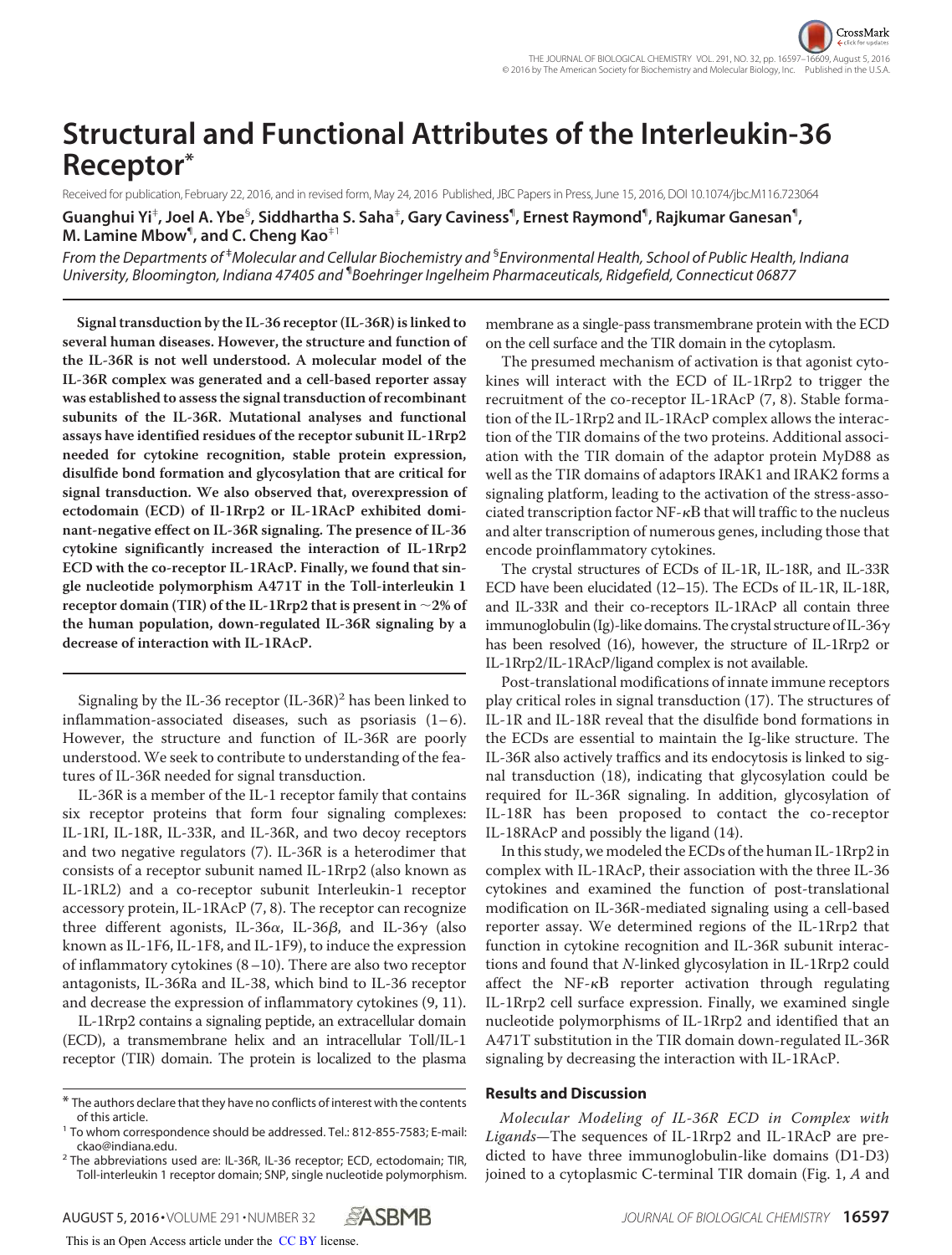

FIGURE 1. **Molecular models of the IL-36 receptor and its interaction with IL-36 cytokines.** *A*, schema of the domain organization for IL-1Rrp2 and co-receptor IL-1RAcP. The N-terminal signal peptides are colored *gray*. The three Ig-like domains and the Toll/interleukin-1 receptor domains are labeled as D1, D2, D3, and TIR, respectively. The numbers *above* the schematics denote the approximate residues demarcating the domains. *B*, *ribbon structures* of the model of IL-1Rrp2 ectodomain in complex with IL-1RAcP ectodomain and IL-36y. The TIR domains are not shown. C, surface charge of the IL-1Rrp2 and IL-1RAcP complex bound to IL-36γ (*green ribbon structure*). *D*, molecular models of D1 of IL-1Rrp2 that contacts IL-36α, IL-36β, and IL-36γ.

B). To model the structures of the IL-36R ECD in complex with ligand, we used the deposited crystal structures of the IL-1R/IL-1RAcP as templates (PDB code 4DEP) to generate homology models for the polypeptide backbones of IL-1Rrp2 and IL-1RAcP, followed by the addition of specific amino acids. The models of IL-1Rrp2 and IL-1RAcP both resembles an upside down "L" where D1 is present at the short part of the L and D2 and D3 together make up the longer portion of the L. Notably, the edge of IL-1RAcP D2 abuts the face of the IL-1Rrp2 D2 subdomain. The interface of this edge-to-face arrangement can potentially act as a pivot to allow IL-1RAcP to rotate with respect to the IL-1Rrp2.

The modeled IL-1Rrp2 ligand-binding pocket is comprised of segments from each of the three Ig-like domains. Specifically, part of D1 forms the top of the pocket, an edge of D2 contributes to the backside, and D3 forms the bottom of the pocket (Fig. 1B). A distinct distribution of acidic and basic patches lining the ligand pocket suggests that the binding affinity for IL-36 cytokines is likely driven by electrostatic attractions (Fig. 1C). There is noticeable space between the bottom of the ligand IL-36 $\gamma$  and D3 (Fig. 1B) that would be unfavorable for any electrostatic interactions at this interface. This space is also evident in models for the complex with other IL-36 cytokines (data not shown). These observations raise the possibility that a large rotation within the IL-36R ECD complex could close the gap by repositioning D3 for binding.

To further probe how different cytokines might interact with the IL-36R ECD complex, we modeled the interface between D1 of IL-1Rrp2 and IL-36 ligands. This was accomplished by performing rigid body rotation of ligands to find the best match between oppositely charged electrostatic surfaces at the ligand/ pocket interface. We found that IL-36 $\alpha$  and IL-36 $\gamma$  made similar contacts with elements in D1 (Fig. 1D). In contrast, the positioning of IL-36 $\beta$  (isoform 1) was distinctly different from the other two cytokines. This could mean that D1 has different associations with the IL-36 cytokines. Features of the model were thus tested below.

A Cell-based Reporter Assay to Examine IL-36R Signaling— To examine the function of IL-36R and changes in IL-1Rrp2, we used HEK 293T cells that can be transfected with high efficiency. 293T cells lack expression of several innate immune receptors (19). The expression of endogenous IL-1Rrp2 and IL-1RAcP was examined using real-time RT-PCR. 293T cells expressed comparable levels of IL-1RAcP as did NCI/ADR-RES cells, but had undetectable levels of endogenous IL-1Rrp2 (Fig. 2A).

293T cells were transfected with a plasmid that can express IL-1Rrp2 along with plasmids that contain a firefly luciferase  $cDNA$  driven by a promoter containing NF- $\kappa$ B elements and a Renilla luciferase cDNA driven by constitutive thymidine kinase promoter, respectively. Expression of recombinant IL-1Rrp2 resulted in significant activation of  $NF - \kappa B$  promoter when the cells were provided with exogenous IL-36 $\gamma$  (Fig. 2B). Co-transfection of plasmids encoding IL-1Rrp2 and IL-1RAcP further increased ligand-dependent  $NF- $\kappa$ B$  activation. The NF- $\kappa$ B signaling was activated by IL-36 $\alpha$ , IL-36 $\beta$ , and IL-36 $\gamma$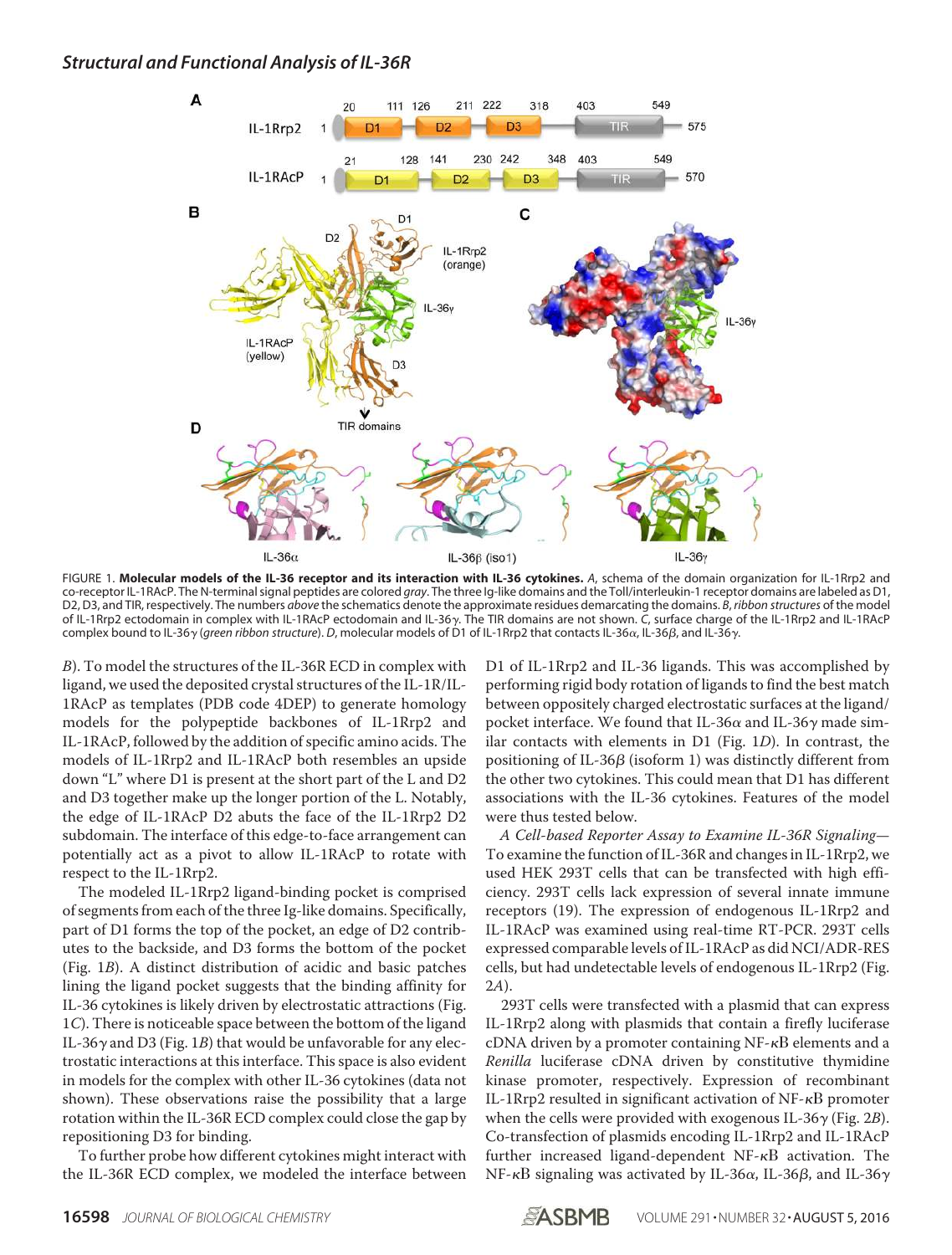

FIGURE 2. **A cell-based reporter assay to examine the function of IL-1Rrp2 in IL-36R signaling.** *A*, HEK human embryonic kidney 293T cells express an undetectable level of IL-1Rrp2. The mRNA levels of IL-1Rrp2 and IL-1RAcP in 293T cells were quantified using real-time RT-PCR and adjusted to the levels from NCI/ADR-RES cells. The data were normalized to the GAPDH mRNA control from each sample. *B*, transfection of IL-1Rrp2 plasmid triggered NF-<sub>K</sub>B promoter activation upon IL-36 agonist addition. 293T cells were transfected to express IL-1Rrp2 and reporter constructs and then mock-treated or stimulated with 2 ng/ml of IL-36 overnight. The luciferase activities are plotted as fold induction relative to cells transfected with the vector. The *white* and *black bars* denote the mock-treated and IL-36y-stimulated activity. All results shown represent the means and standard deviations from at least three independent samples. C, effects of different ligands on the NF-activity in cells transfected to express IL-1Rrp2.*D*, effect of a FLAG-tagged IL-1Rrp2 on protein accumulation and signal transduction in 293T cells. Equal amounts of IL-1Rrp2 and FLAG-tagged IL-1Rrp2 plasmids were transfected into 293T cells, and the protein level was determined by Western blotting analysis probed with either goat anti-IL-1Rrp2 or rat anti-FLAG antibody. The NF- $\kappa$ B activation was determined as described above. E, siRNA knockdown of endogenous MyD88 in 293T cells significantly decreased IL-36 y mediated NF-RB activation. 293T cells were first transfected with 40 nm of either control siRNAs or MyD88 siRNAs for 48 h and then transfected to express IL-1Rrp2 for 24 h. The cells were mock-treated or treated with 2 ng/ml of IL-36. A significant reduction of MyD88 protein by the siRNA knockdown was confirmed by Western blotting analysis. The *asterisk* denotes that the two samples differed by a p value of  $<$  0.05 in the Student's *t* test. *F*, effect of knockdown of endogenous Tollip on IL-36R signaling.

ligand to similar extents. However, the IL-36Ra or the TLR3 ligand poly(I:C) had only minimal effects on signaling (Fig. 2C).  $NF$ - $\kappa$ B signaling was activated when the 293T cells were treated with IL-1 $\beta$ , indicating that the IL-1RI was expressed in 293T cells. However, IL-1 $\beta$ -induced IL-1RI signaling was not affected by the expression of IL-1Rrp2 (Fig. 2C).

To facilitate the detection of IL-1Rrp2 protein, a FLAG tag was engineered into the C-terminal of the IL-1Rrp2 construct. This construct expressed a comparable level of IL-1Rrp2 and exhibited similar activity to that of the un-tagged construct (Fig. 2D). Similar results were obtained with IL-1Rrp2 tagged with a Myc-epitope.

Adaptor proteins MyD88 and Tollip are required for IL-36R signaling in NCI/ADR-RES cells (18). SiRNA knockdown of MyD88 and Tollip in 293T cells significantly decreased IL-36 $\gamma$ / IL-1Rrp2 mediated NF- $\kappa$ B activation (Fig. 2, E and F), demonstrating that the reconstitution of IL-36R signaling in 293T cells could mimic requirements for IL-36R signal transduction.

Cysteine Residues in ECD Are Essential for IL-1Rrp2 Accumulation and Signaling-We seek to use the cell-based reporter assay to examine the features predicted in the model of the IL-1Rrp2. Disulfide bonds in the ECD of IL-1R family are essential for the formation of the Ig-like structure (13, 14). The ECD of IL-1Rrp2 contains 12 cysteine residues. Sequence alignment of members of the IL-1R family revealed that several cysteine residues are highly conserved, but that Cys-154 and Cys-262 are unique to IL-1Rrp2 (Fig. 3A). The molecular model places Cys-22 sufficiently close to Cys-103 to form a disulfide bond in D1, while Cys-146-Cys-195 form a disulfide bond in D2 and Cys-249-Cys-316 form a disulfide bond in D3 (Fig. 3B).

Should these cysteine residues form disulfide bonds, it would indicate that molecular model captured gross features of the ECD structure. We substituted these cysteine residues to alanine and examined the effects on protein expression. For all three pairs of cysteine, mutations resulted in similar decreases in protein accumulation, suggesting that the lack of proper disulfide bond formation affects the stability of the IL-1Rrp2 (Fig. 3C). The reporter assay showed that each pair of mutants also had fairly similar decreases in NF- $\kappa$ B activation (Fig. 3C).

We also assessed the functional roles of cysteine residues in the IL-1Rrp2 ECD that were not predicted to be involved in disulfide bond formation. Mutants C42A, C95A, C118A, and

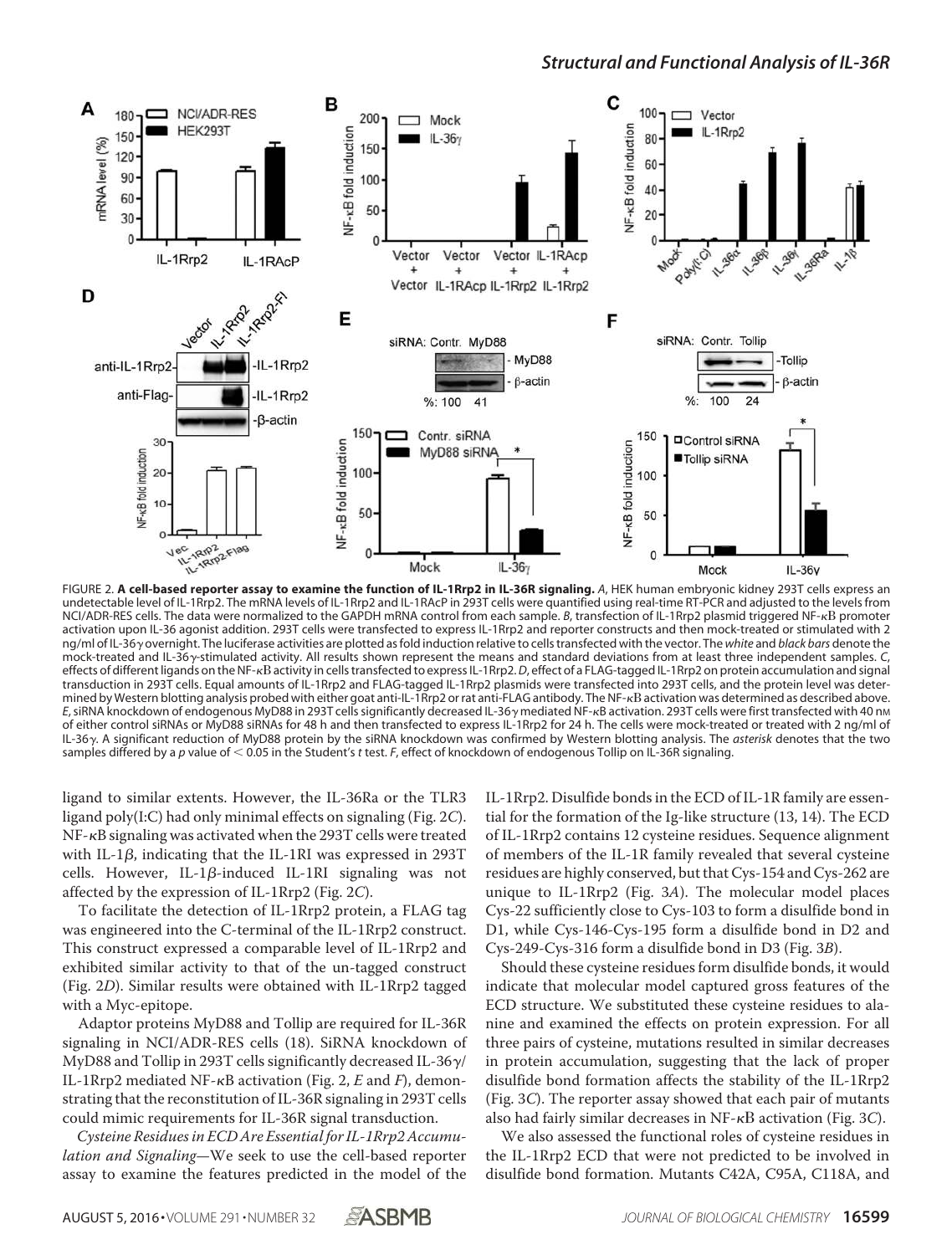

FIGURE 3. **Effects of cysteine to alanine substitutions in the IL-1Rrp2 ectodomain on protein accumulation and signaling.** *A*, sequence alignment of cysteine residues in the IL-1R family. The IL-1Rrp2 ECD sequence is shown on the top, and residues in the IL-1R family that have conserved cysteine are marked in *red*. Cys pairs that are predicted to form disulfide bonds are connected by lines below the sequences. *B*, molecular model of potential disulfide bonds in three Ig-like domains of IL-1Rrp2. The cysteine residues, including the side chains, are in *green*. *C*, effects of cysteine mutations on IL-36R signaling and protein expression. Equal amounts of either WT IL-1Rrp2 or mutants were transfected into 293T cells along with the reporter plasmids as described. The cells were mock-treated or stimulated with 2 ng/ml of either IL-36 $\alpha$ , IL-36 $\beta$ , IL-36 $\gamma$ , or IL-1 $\beta$ . The data were plotted relative to WT IL-1Rrp2 and expressed as a mean of three independent samples and the range for standard error. The levels of accumulated WT IL-1Rrp2 and cysteine mutants were determined by Western blotting analysis. B-Actin from each sample was detected as a loading control. The relative amount of protein was quantified by ChemiDoc software (Bio-Rad).

C165A resulted in varying decreases in both the accumulation of proteins and signaling (Fig. 3C). Notably, C42A was defective for signaling in response to IL-36 $\alpha$  and IL-36 $\gamma$ , but did not significantly affect signaling in response to IL-36 $\beta$ . The differential effects will be examined below. Mutations in the cysteine residues Cys-154 and Cys-262 that are not conserved had only minimal effects on protein accumulation and signaling.

Glycosylation of IL-1Rrp2 Is Critical for Signaling—The molecular weight of IL-1Rrp2 is about 65 kDa, but it migrates to the position of  $\sim$  85 kDa in denaturing protein gels, suggesting that it is post-translationally modified (Fig. 4A). To examine whether IL-1Rrp2 is glycosylated, the lysate from IL-1Rrp2 transfected 293T cells was treated with PNGase F to remove N-linked glycans or with O-glycosidase to removes O-linked glycans. The results of the treatment were analyzed by Western blots probed to detect IL-1Rrp2. The PNGase F treatment significantly decreased the electrophoretic migration of IL-1Rrp2 while the treatment with O-glycosidase had no obvious effect on the protein mobility (Fig. 4A). The N-linked glycosylation inhibitor tunicamycin, which inhibits glycan attachment, the first step of N-linked glycosylation, suppressed NF- $\kappa$ B signaling by IL-36 $\gamma$  in a dose-dependent manner (Fig. 4B). However, the accumulation of IL-1Rrp2 was also decreased, presumably due to glycosylation being required for the stability of IL-1Rrp2. Swainsonine, which inhibits the processing of the oligosaccharide chains of N-linked glycosylation, did not affect either  $NF - \kappa B$  activation or IL-1Rrp2 accumulation (Fig. 4C).

PNGase F treatment was used to examine the glycosylation of the endogenous IL-1Rrp2 in NCI cells, a cell-line that

expresses functional IL-36R. The migration of endogenous IL-1Rrp2 from NCI cells was also changed upon PNGase F treatment, but the change in electrophoretic mobility was more modest when compared with that of recombinant IL-1Rrp2 in 293T cells (Fig. 4D). Tunicamycin did significantly suppress IL-6 secretion into the medium of NCI cells treated with IL-36 $\gamma$ (Fig. 4E, upper panel), and also reduced the electrophoretic migration of IL-1Rrp2 (Fig. 4E, lower panel). A similar inhibitory effect was observed for IL-8 secretion (data not shown). Addition of tunicamycin up to 0.2  $\mu$ g/ml did not obviously affect the proliferation of NCI cells (Fig. 4E). Consistent with the observation in IL-1Rrp2 transfected 293T cells (Fig. 4C), swainsonine did not decrease the IL-6 and IL-8 secretion in NCI cells (Fig. 4F and data not shown). These results demonstrate that endogenous IL-1Rrp2 contains N-linked glycans and that glycosylation is crucial for the IL-36R signaling in transfected 293T cells and endogenously expressed NCI cells. Based on the effects of the PNGase F on the electrophoretic mobilities of the IL-1Rrp2 in the two cell lines, the degree of glycosylation likely differ between cell types.

Glycosylation Affects IL-1Rrp2 Cell Surface Expression—The extracellular domain of IL-1Rrp2 was predicted to contain nine N-linked glycosylation motifs (Fig. 5A). Most of asparagine residues are highly conserved in IL-1Rrp2 among different species (Fig. 5A). To identify the importance of the potential glycosylation sites to IL-1Rrp2 function, we made constructs wherein each of the predicted asparagine residues was substituted with alanine. None of the glycosylation mutants significantly decreased the accumulation of IL-1Rrp2 in the cell lysates (Fig.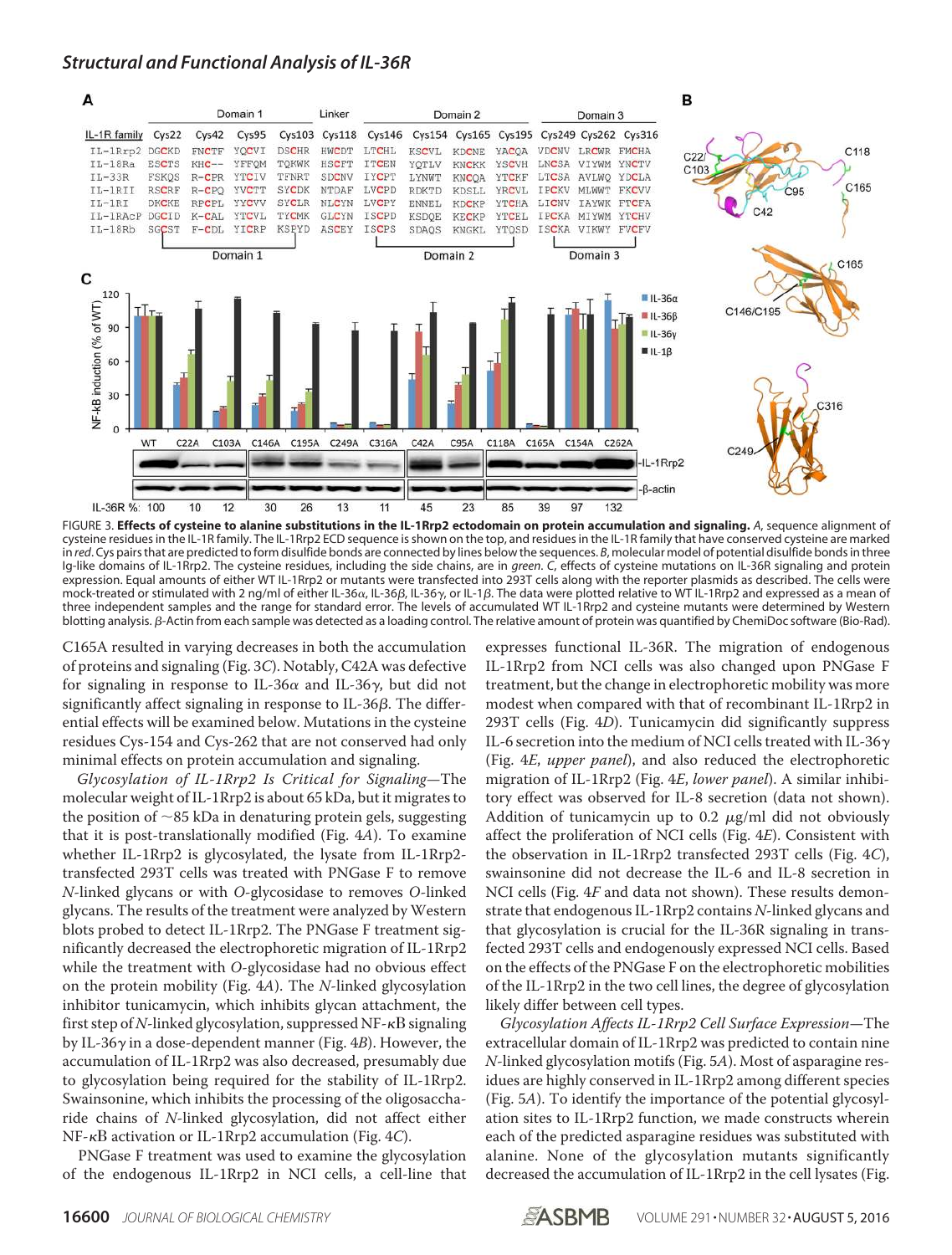

FIGURE 4. *N***-linked glycosylation in IL-1Rrp2 is required for IL-36R signaling.** *A*, IL-1Rrp2 contains *N*-linked glycans. 293T cells were transfected with IL-1Rrp2 for 24 h, and the cell lysate was mock-treated or treated with PNGase F or *O*-glycosidase. The lysate was separated using SDS-PAGE, and IL-1Rrp2 was detected by Western blotting analysis. *B*, effects of tunicamycin treatment on NF-<sub>K</sub>B activation. 293T cells were transfected with IL-1Rrp2 for 6 h, and treated with increasing concentrations of tunicamycin for an additional 18 h, followed by stimulation with IL-36y. The data were plotted as NF-kB fold induction relative to mock-treated sample. The IL-1Rrp2 level in the cell lysate was determined by Western blotting analysis. C, effects of swainsonine on NF-<sub>K</sub>B activation. *D*, effects of PNGase F or *O*-glycosidase treatment on the migration of endogenous IL-1Rrp2 in NCI cells. The level of IL-1Rrp2 in the cell lysate was detected by Western blotting analysis. *E*, effects of tunicamycin on IL-36R signaling in NCI cells. NCI cells treated with increasing concentrations of tunicamycin for 24 h were stimulated with IL-36. The IL-6 level in the medium (*solid line*) was determined by ELISA. Cell proliferation (*dashed line*) was assessed by WST-1 assay according to the manufacturer's protocol. IL-1Rrp2 accumulation was detected by Western blotting analysis. *F*, effects of swainsonine on IL-36R signaling in NCI cells. The *solid line* and *dashed line* denoted IL-6 level and cell proliferation, respectively. The Western blotting analysis showed the effects of swainsonine on IL-1Rrp2 accumulation.

5B). However, all the mutants migrated as lower molecular weight proteins when compared with that of WT except for mutant N127A. A double mutant N41A/N250A further reduced its electrophoretic migration. These results suggest that eight of the nine asparagine residues in IL-1Rrp2 ECD are indeed glycosylated in 293T cells.

Next, we examined the effect of glycosylation on IL-36R signaling in 293T cells. Mutants N41A, N250A, N266A, and N299A decreased the signaling by 30– 60% compared with that of WT, while N234A and N41/250A mutants decreased the  $NF-\kappa B$  promoter activation to near background (Fig. 5C). We noted that mutations in D3 resulted in the most significant decrease in signaling. Mutants N109A and N184A only modestly decreased signaling while N127A, which does not appear to be glycosylated, and N59A did not affect IL-36R signaling in the cell-based assay (Fig. 6C).

Glycosylation could regulate the function of membrane-associated receptors by affecting protein folding, cell surface expression and/or ligand binding (20). Molecular modeling of IL-1Rrp2 ECD docked with the IL-36 cytokines revealed that most of the glycosylation sites were not involved in direct contact with three ligands (Fig. 5D). The defect in signaling for the mutant proteins prompted us to examine whether glycosylation could affect IL-1Rrp2 trafficking to cell surface. Cell surface localization of IL-1Rrp2 in 293T cells was quantified using flow cytometry. Permeabilized cells were used to quantify the overall level of IL-1Rrp2. All of the mutants expressed a similar level of IL-1Rrp2 in permeabilized cells when compared with cells expressing wild-type IL-1Rrp2. However, N41A and N250A decreased IL-1Rrp2 expression on the cell surface by 30– 40% while N41/250A decreased the cell-surface receptor accumulation by 70% compared with that of WT IL-1Rrp2 (Fig. 5E). The N234A mutant, which significantly affected IL-36R signaling, decreased cell surface expression by  $\sim$  70% (Fig. 5E). These results suggest that glycosylation at residues Asn-41, Asn-234, and Asn-250 was critical for proper IL-1Rrp2 trafficking to the cell surface.

IL-1Rrp2 Residues That Contribute to Specific Recognition of Three IL-36 Ligands—Substitutions in two adjacent residues, N41A and C42A in D1, exhibited distinct signaling in the presence of three IL-36 cytokines (Figs. 3C and 5C). Molecular modeling showed that D1 of IL-1Rrp2 could contact the three IL-36 cytokines in distinct ways (Fig. 6A). To extend these observations, we expressed increasing amounts of either the WT or mutants N41A, C42A in 293T cells and examined the responses to a constant level of each cytokine. N41A had lower NF- $\kappa$ B signaling in response to IL-36 $\alpha$  and IL-36 $\beta$  when compared with that of IL-36 $\gamma$  (Fig. 6B). C42A had decreased signal-

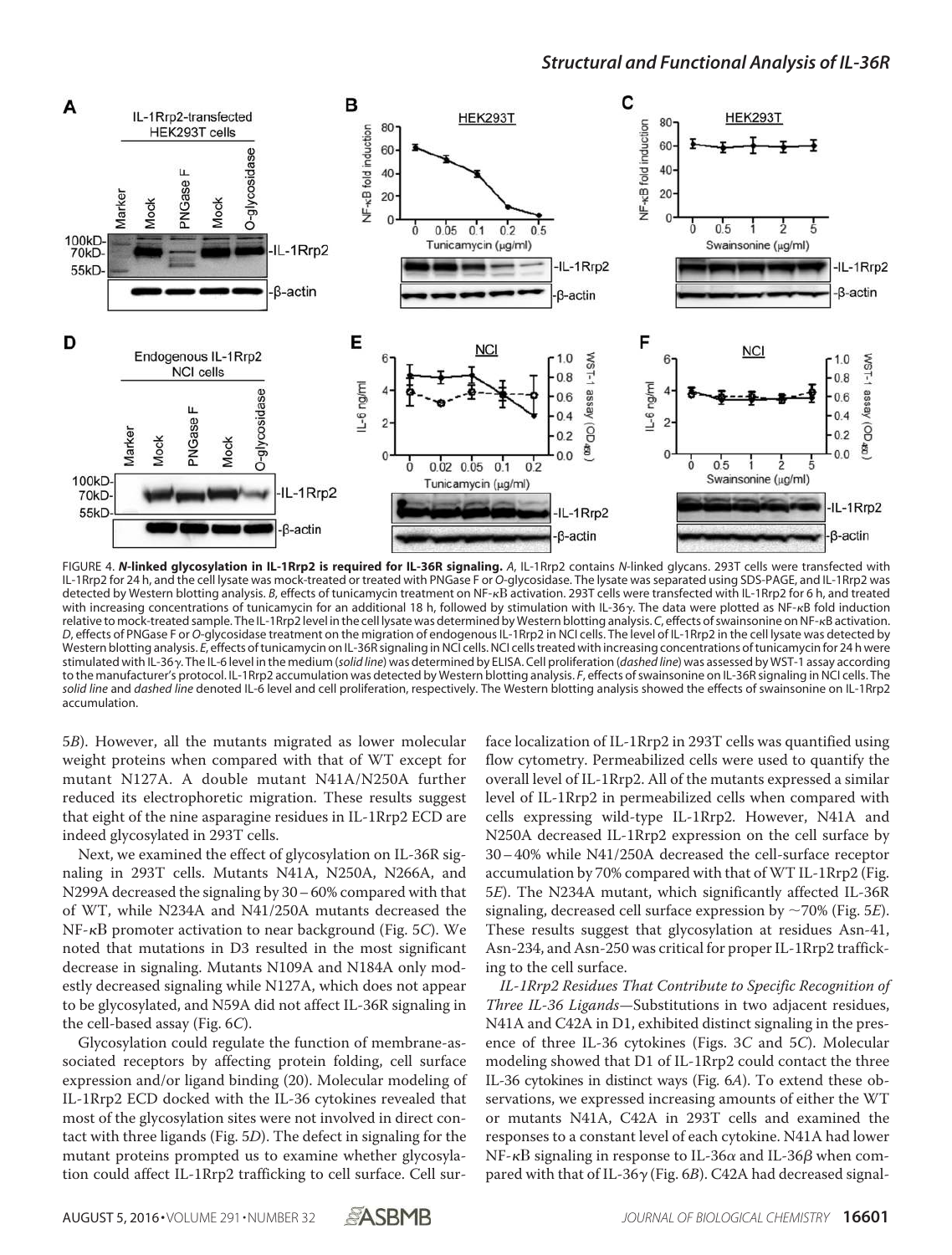

FIGURE 5. *N***-linked glycosylation in IL-1Rrp2 is critical for signaling and trafficking to the cell surface.** *A*, sequence alignment of predicted *N*-linked glycosylation sites in IL-1Rrp2 and orthologs from other species. Residues in IL-1Rrp2 predicted to be glycosylated are shown above the IL-1Rrp2 sequence. *B*, effects of mutations in the predicted *N*-linked glycosylation residues on the electrophoretic migration of the resultant IL-1Rrp2 proteins. *C*, effects of substitution of predicted glycosylation sites in the IL-1Rrp2 on signal transduction by all three IL-36 cytokines. 293T cells were transfected with equal amounts of the plasmids expressing WT or mutant IL-1Rrp2. The cells were mock-treated or stimulated with 2 ng/ml of the IL-36 agonists. The data were plotted relative to WT IL-1Rrp2 from two independent experiments, each performed with three independent samples. *D*, model of the localization of glycosylation sites in the IL-1Rrp2 ECD. The asparagine residues are marked in *blue*. *E*, cellular location of WT or mutant IL-1Rrp2 was determined by flow cytometry. Total amount of IL-1Rrp2 was determined in detergent-permeabilized cells while IL-1Rrp2 present on the cell surface was detected in non-permeablilized cells. Flow cytometry was performed as described in "Experimental Procedures." The data were presented as averages of four independent samples.

ing in response to IL-36 $\alpha$  and IL-36 $\gamma$ , but no obvious effect on IL-36 $\beta$  signaling was observed (Fig. 6C).

The IL-1Rrp2 ECD forms a concave surface and residues Asn-41 and Cys-42 lie within the "roof" of the concave surface. This surface was modeled to find the residues that contribute to specific recognition of the cytokines (Fig. 6A). Notably, residue Asn-41 of IL-1Rrp2 is also glycosylated in 293T cells and contributes to cell surface localization. The reduced cell surface localization of the N41A mutant more specifically affected the recognition of IL-36 $\alpha$  and IL-36 $\beta$  than that of IL-36 $\gamma$ . It is possible that IL-36 $\gamma$  may be recognized with higher affinity by N41A mutation, hence the level of signaling was not perturbed even with reduced cell surface abundance of IL-1Rrp2.

Cys-118 is located in the flexible linker between Domains 1 and 2 (Fig. 6A). The substitution of Cys-118 to an alanine appears to have differential signaling with the three IL-36 cytokines (Fig. 3C). Increased expression of the C118A mutant decreased signaling by IL-36 $\alpha$  by 75% and IL-36 $\beta$  by 50%, but only modestly affected IL-36 $\gamma$ -mediated signaling (Fig. 6D). These results suggest that the linker sequence between D1 and D2 of IL-1Rrp2 contributes to differential recognition of the three IL-36 ligands (Fig. 6A).

The ECDs of IL-1Rrp2 and IL-1RAcP Exhibit Dominant-negative Effect on Signaling—To examine whether expression of ECD from IL-1RAcP or IL-1Rrp2 affects IL-36R signaling, we constructed IL-1RAcP  $ECD<sub>367</sub>$  and IL-1Rrp2  $ECD<sub>335</sub>$  that contain the signaling peptide and all three immunoglobulin-like domains of IL-1RAcP or IL-1Rrp2 (Fig. 7A). IL-1RAcP  $ECD<sub>367</sub>$ and IL-1Rrp2  $ECD_{335}$  expressed in 293T cells were found in both the cell lysate and in the culture medium, demonstrating that they could be transported out of the cells (Fig. 7B). Because of the lack of the TIR domain, both IL-1RAcP  $ECD_{367}$  and IL-1Rrp2  $ECD_{335}$  are incapable of signaling (data not shown). However, expression of IL-1RAcP  $ECD_{367}$  or IL-1Rrp2  $ECD_{335}$ in the presence of the WT IL-1Rrp2 decreased signal transduction by all three IL-36 cytokines in a dose-dependent manner (Fig. 7, C and D). The effect is specific to IL-1Rrp2 since IL-1RI signaling was only modestly affected by the overexpression of IL-1RAcP or IL-1Rrp2 ECD (Fig. 7, C and D). The dominant negative effect was also observed with overexpression of IL-1Rrp2  $ECD_{258}$ , which contains intact D1, D2 and partial D3 of IL-1Rrp2 (Fig. 7E). To determine whether D2 was sufficient to suppress IL-36R signaling, we made IL-1Rrp2  $ECD_{126-211}$ construct, which contains the signaling peptide and D2 of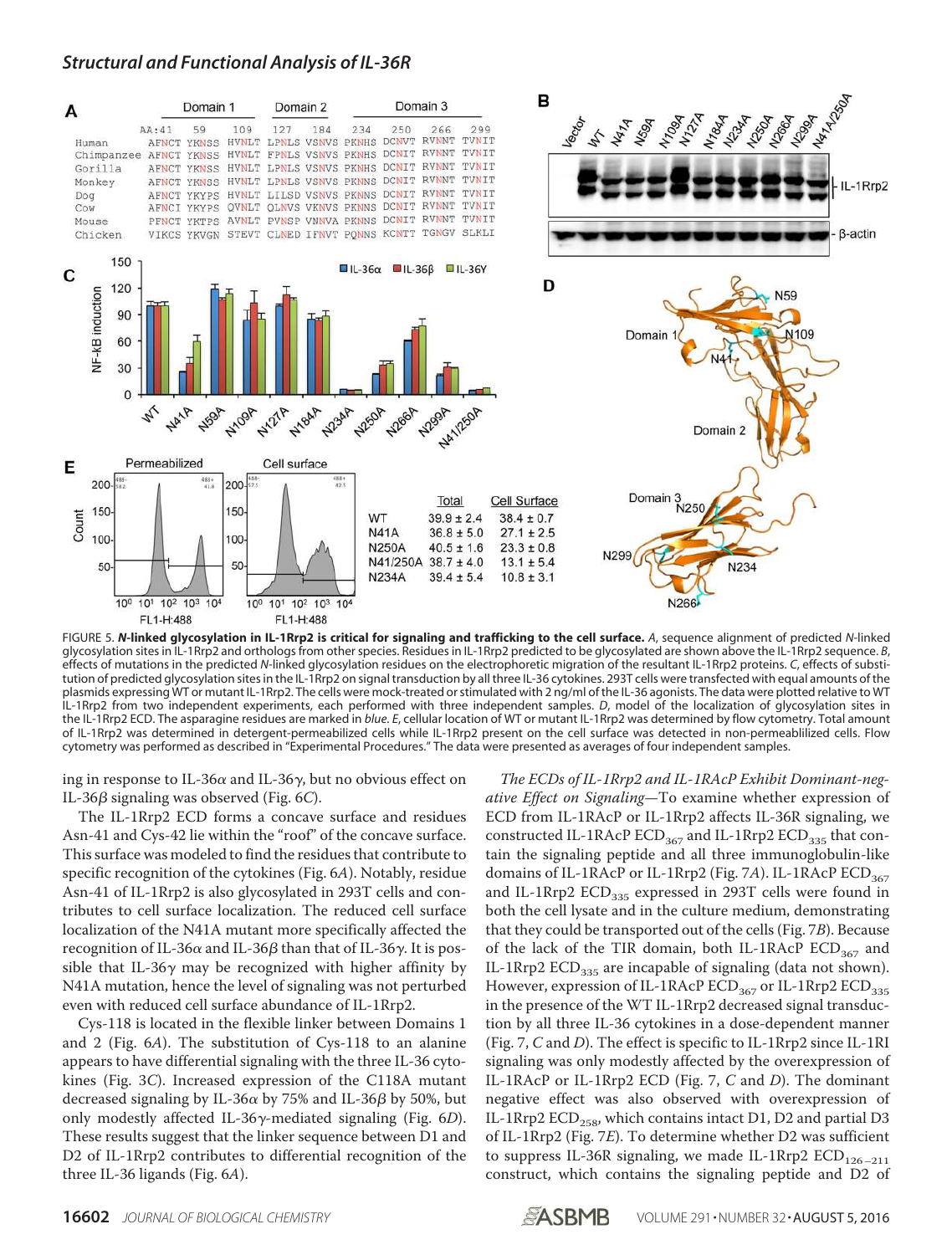

FIGURE 6. **Residues in the IL-1Rrp2 ectodomain can differentially recognize three IL-36 cytokines.** *A*, locations of the residues in IL-1Rrp2 that had differential response in signaling by the three IL-36 cytokines. The locations of the side chains are shown in *blue* in the ribbon diagram. The *inset* shows the overall electrostatic charges are shown as the envelope, with basic areas in *blue* and acidic ones in *red*. *B*, effects of increasing concentrations of the N41A mutant on IL-36R signaling. 293T cells were transfected with increasing concentrations of either WT or N41A along with constant amounts of reporter plasmids for 24 h and stimulated with 2 ng/ml of IL-36α, IL-36β, or IL-36γ. Signal transduction level was assessed using the NF-κB promoter that drives firefly luciferase expression. The transfection of 0.5 ng of plasmid of WT IL-1Rrp2 was plotted as 100%. The protein level was determined by Western blotting analysis. *C*, effects of increasing concentrations of the C42A mutant on IL-36R signaling. *D*, effects of the C118A mutant on IL-36R signaling. The level of C118A protein produced in the cells was shown in the Western blotting analysis.

IL-1Rrp2 ECD. Overexpress of  $ECD_{126-211}$  inhibited signaling by the WT IL-1Rrp2 (Fig. 7E). Increased expression of secreted IL-1Rrp2 ECD was detected in the cell culture medium by Western blotting analysis (Fig. 7F), suggesting that secreted ECDs from IL-1RAcP and/or IL-1Rrp2 negatively regulated IL-36 cytokines mediated signaling.

Heterodimeric Interaction between the ECDs of IL-1RAcP and IL-1Rrp2—IL-1Rrp2 interacts with IL-1RAcP in the presence of ligand to trigger signal transduction (8). Molecular modeling suggests that the D2 of the IL-1Rrp2 ECD can interact with the D2 of IL-1RAcP ECD (Fig. 8A). The chemical basis for the heterotypic D2-D2 interaction is the stacking of aromatic residues in the two proteins as well as electrostatic interactions (Fig. 8B). Modeling of the IL-1Rrp2 interaction with IL-1RAcP suggests D3 of IL-1RAcP interacts with D3 of IL-1Rrp2 and cause the latter to undergo a conformational change to decrease the opening of the concave surface of IL-1Rrp2. This should have the effect on increasing the affinity of IL-36R with the cytokine.

Whether IL-1Rrp2 can interact with IL-1RAcP was examined by co-immunoprecipitation assay using lysates of 293T cells that overexpressed the two proteins. In the absence of IL-36 $\gamma$ , the two proteins did co-immunoprecipitate. However, in the presence of IL-36 $\gamma$ , co-immunoprecipitation was increased by 2.4-fold (Fig. 8C, upper panel). Next, we tested whether IL-1RAcP could co-immunoprecipitate with IL-1Rrp2 ECD<sub>335</sub>. IL-1RAcP was able to interact with  $ECD_{335}$  in the absence of exogenous IL-36 $\gamma$ , while in the presence of IL-36 $\gamma$ , the amount of co-precipitated complex increased by 4-fold (Fig. 8C, lower panel). These results suggest that IL-1RAcP

can interact with IL-1Rrp2 in the absence of ligand, but the presence of ligand will improve the strength of the interaction between IL-1Rrp2 and IL-1RAcP, leading to activation of signal transduction.

To determine the domain(s) in the IL-1Rrp2 ECD required to interact with IL-1RAcP, we tested the interaction of full-length and truncated IL-1Rrp2 ECDs with IL-1RAcP ECD<sub>367</sub>. 293T cells were co-transfected with IL-1RAcP ECD-FLAG along with either IL-1Rrp2 ECD<sub>335</sub>, truncated  $ECD_{258}$  or  $ECD_{126-211}$ . The cells were treated with IL-36 $\gamma$  and the IL-1rAcP ECD367 in the culture medium was immunoprecipitated with anti-FLAG antibody. IL-1Rrp2  $ECD_{335}$  and  $ECD_{258}$  could bind to IL-1RAcP  $ECD_{367}$  with the comparable level. However, D2 of the IL-1Rrp2 D2 did not efficiently interact with IL-1RAcP  $ECD<sub>367</sub>$  (Fig. 8D), suggesting that although the C-terminal of D3 of IL-1Rrp2 ECD might not be critical for the heterodimer interaction, other portions of IL-1Rrp2 ECD contributes to the interaction with IL-1RAcP ECD as well as IL-36 ligands.

Single Nucleotide Polymorphism A471T Down-regulates IL-1Rrp2 Signal Transduction—Single nucleotide polymorphisms (SNPs) in the genes encoding ST2 and IL-33 in the IL-1 and IL-1R family have been reported to be associated with asthma and inflammatory bowel disease (21, 22). The NCBI SNP database listed three major non-synonymous SNPs for IL-1Rrp2 in the human population: V352I, A471T, and L550P that are present, respectively, at frequencies of 31.5, 2.3, and 2.2% (Fig. 9, A and B). Val-352 is located in the transmembrane domain of IL-1Rrp2, and Leu-550 is within the flexible sequence near the C-terminal region. Ala-471, however, lies in

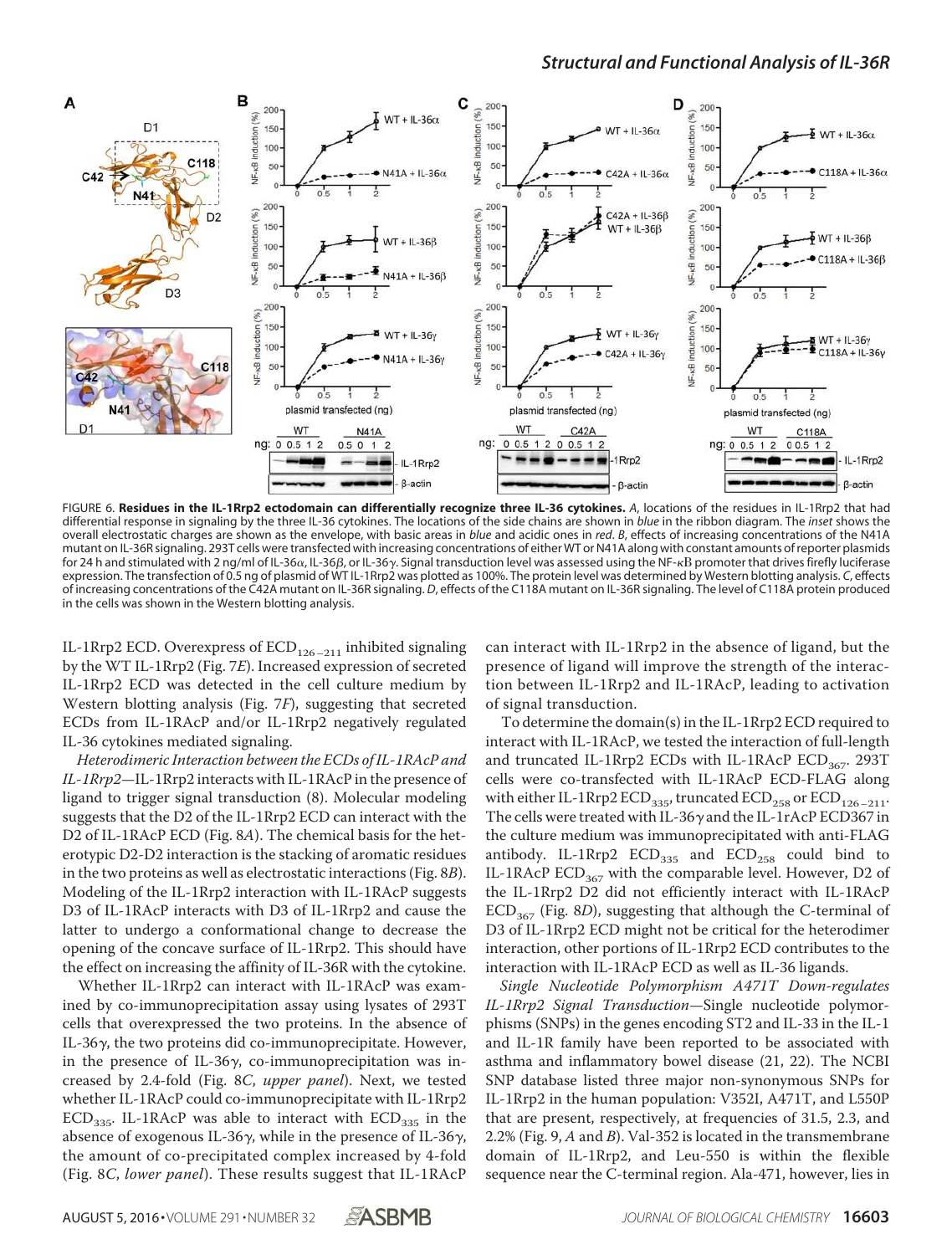

FIGURE 7. **Overexpression of ECDs of IL-1Rrp2 and IL-1RAcP exhibit dominant-negative effect on IL-36R signaling.** *A*, schematic of ECDs of IL-1RAcP and IL-1Rrp2. The IL-1RAcP ECD<sub>367</sub> contains the signal peptide at the N terminus and a FLAG tag at the C terminus, whereas the full-length and truncated IL-1Rrp2 ECDs contain the HA tags at the C terminus of the constructs. *B*, transient expression of IL-1RAcP ECD<sub>367</sub> and IL-1Rrp2 ECD<sub>335</sub>. Western blotting analysis shows the abundances of ECD<sub>335</sub> in the cell lysate and in the medium of cell culture. *C*, overexpression of IL-1RAcP ECD<sub>367</sub> can inhibit IL-36R signaling induced by IL-36 cytokines. HEK293T cells were co-transfected with constant amount of IL-1Rrp2 plasmid along with increasing concentrations of IL-1RAcP ECD367. The cells were then treated with 2 ng/ml of either IL-1 $\beta$ , IL-36 $\alpha$ , IL-36 $\beta$ , or IL-36 $\gamma$  and the data were plotted as percent of IL-1RAcP ECD<sub>367</sub> mock-transfected control. *D*, overexpression of ECD<sub>335</sub> inhibits IL-36R signaling induced by IL-36 cytokines. *E*, effects of expression of IL-1Rrp2 ECD<sub>258</sub> and ECD<sub>126-211</sub> on IL-36R signaling. *F*, levels of IL-1Rrp2 ECD<sub>335</sub> and ECD<sub>258</sub> in the culture medium. The secreted ECDs in medium were detected as input control.

the IL-1Rrp2 TIR domain that could potentially interact with other TIR domains.

To examine whether the three SNPs could affect the signaling transduction, plasmids encoding either WT IL-1Rrp2 or each of the SNPs were transfected into 293T cells, and NF- $\kappa$ B activation was determined using the reporter assay. SNPs V352I and L550P had only modest effects on signaling in the presence of all three IL-36 cytokines (Fig. 9C). In contrast, A471T reduced NF- $\kappa$ B promoter activation by  $\sim$ 60% compared with that of WT. The reduction was comparable for all three cytokines (Fig. 9C). All three SNPs had similar levels of protein accumulation as detected by Western blotting analysis (Fig. 9D).

The TIR domain of IL-1RI interacts with TIR domains of IL-1RAcP and MyD88 to form a signaling complex (23, 24). Molecular modeling of the IL-1Rrp2 TIR domain revealed that it contains two grooves, S1 and S2, which could, respectively, dock with the TIR domains of IL-1RAcP and MyD88 (Fig. 9E). Ala-471 is located in the S1 groove, which has compatible charge and shape for interaction with the IL-1RAcP TIR (Fig. 9E). S2 of the IL-1Rrp2 TIR domain had a more compatible fit with the MyD88 TIR domain.

We made a construct of the TIR domain of IL-1Rrp2 and also one that contains the A471T substitution to examine for the interaction with the TIR domain of either MyD88 or IL-1RAcP. The WT and A471T TIR domain could co-immunoprecipitate with the TIR domain of MyD88 at similar level (Fig. 9F). How-

ever, the A471T TIR domain had a  $\sim$  50% decrease in interaction with IL-1RAcP TIR when compared with that of WT. This result is consistent in three independent experiments, suggesting that the reduction in signaling of SNP A471T was due to a decreased interaction with the IL-1RAcP TIR domain.

Summary-In this report, we modeled the IL-36R ECD in complex with IL-36 cytokines and examined the structure and function of IL-36R using a cell-based reporter assay. We found that disulfide bonds and N-linked glycosylation in the ECD of IL-1Rrp2 could affect signaling transduction by regulating protein accumulation and IL-36R trafficking to the cell surface, respectively. D1 in the ECD and the linker between D1 and D2 appear to contribute to specific cytokine recognition. Of particular interest is that residue Asn41 that plays a role in the recognition of specific ligands appears to be glycosylated. The modeling also suggests that there is space for a glycan to be present to contribute to IL-36 $\beta$  recognition.

The presence of IL-36 $\gamma$  significantly increased the interaction between IL-1Rrp2 ECD and the accessory protein IL-1RAcP. However, the secreted IL-1Rrp2 ECD or IL-1RAcP ECD in the cell culture medium exhibited dominant-negative effects on IL-36R signaling. The results together contribute to a model for IL-36R signaling wherein IL-36 cytokine binding increases the interaction between IL-1Rrp2 and IL-1RAcP leading to the signaling transduction. Upon activation, the secreted ECD of IL-1Rrp2 and/or IL-1RAcP could bind to the ECD of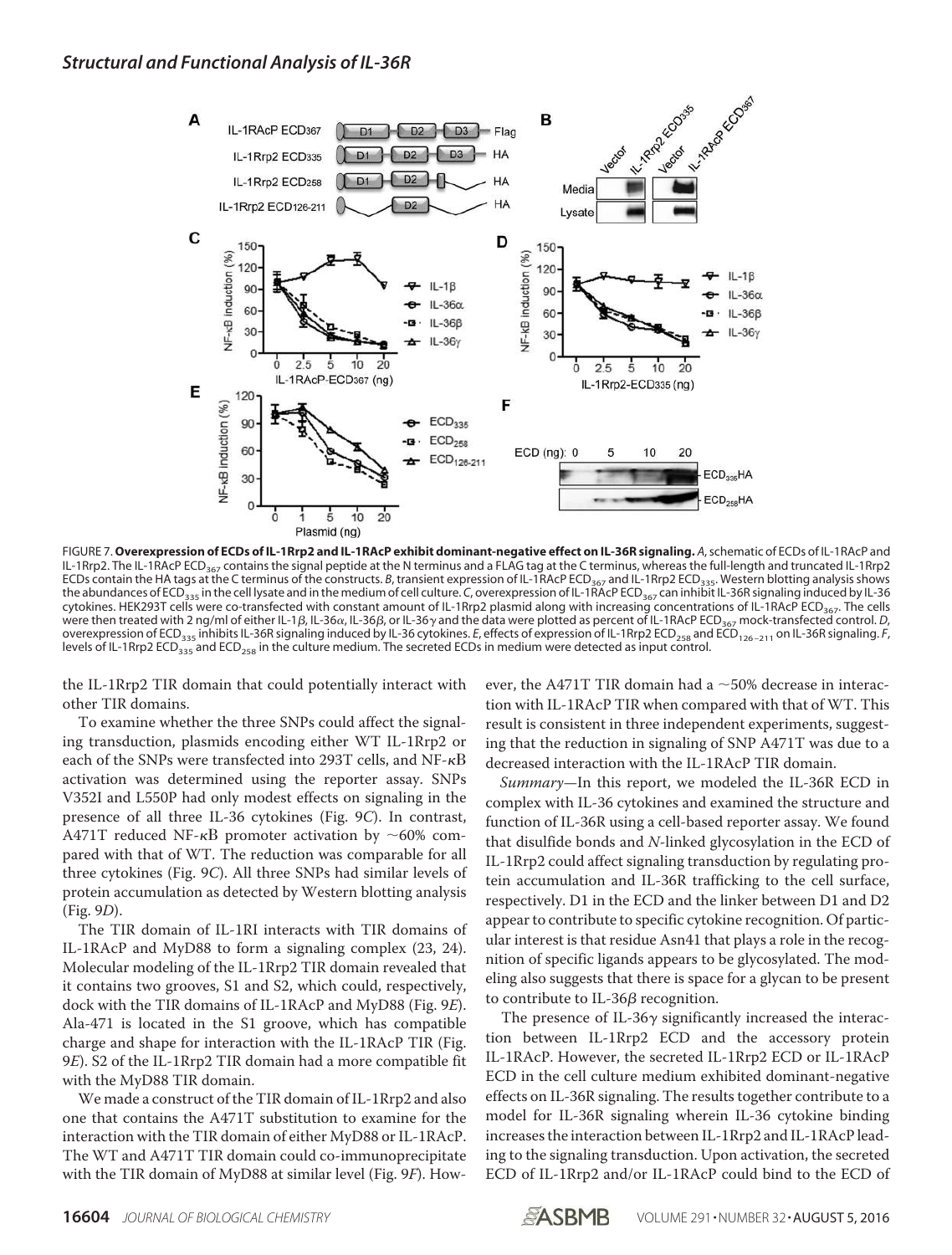

FIGURE 8. **Interaction between IL-1Rrp2 and IL-1RAcP is increased in the presence of the IL-36 cytokine.** *A*, molecular model of the interaction between the IL-1RAcP ECD and the IL-1Rrp2 ECD. *B*, chemical basis for the interaction between the ECDs of IL-1RAcP and IL-1Rrp2. The two molecules are shown with the positively charged residues in *blue* and the negatively charged residues in *red*. The *blue arrow* shows the position of the IL-1Rrp2 domain 3 in the absence of interaction with IL-1RAcP. *C*, IL-1RAcP forms a complex with the IL-1Rrp2. *Upper panel*: results of the co-IP assay with full-length IL-1Rrp2 and IL-1RAcP. *Lower* panel: results of a co-IP assay with IL-1Rrp2 ECD<sub>335</sub> and IL-1RAcP. Where present, IL-36 y was added to cells at 20 ng/ml. *D*, interaction of IL-1RAcP ECD<sub>367</sub> with IL-1Rrp2 ECD<sub>335</sub>. The cells were co-transfected with IL-1RAcP ECD<sub>367</sub> along with either the full-length IL-1Rrp2 ECD<sub>335</sub>, truncated ECD<sub>258</sub> or ECD<sub>126</sub>-211. After treated with IL-36 $\gamma$ , the complex in the culture medium was immunoprecipitated with anti-FLAG antibody and the interaction was detected by anti-HA antibody.

co-receptor as well as IL-36 cytokine, and then serve to feedback down-regulate the inflammation response.

Finally, we observed that SNP A471T in the TIR domain down-regulated the signaling via decreasing the interaction with IL-1RAcP. It will be of interest to determine whether individuals possessing this SNP will be affected in inflammationassociated diseases and/or infectious diseases.

#### **Experimental Procedures**

Reagents-Recombinant human IL-36 $\alpha$  (Cat. 6995-IL/CF), IL-36β (Cat. 6834-IL/CF), IL-36γ (Cat. 6835-ILC/CF), IL-36Ra  $(1275\text{-}IL-025/CF)$ , and IL-1 $\beta$  (Cat. 201-LB-005/CF) were purchased from R&D System. Glycosylation inhibitors tunicamycin and swainsonine were from Sigma. PNGase F and O-glycosidase were from New England Biolabs. Human MyD88, Tollip siRNA, and antibodies were from Santa Cruz Biotechnology. Anti-human IL-1Rrp2 antibody (Cat. AF872) was from R&D Systems and IL-1RAcP antibody (Cat PA5–19921) was from Pierce. Anti-FLAG and anti-HA antibodies were from Life Technology and Roche, respectively.

Cell Culture—HEK 293T cells were cultured in DMEM with 10% fetal bovine serum (FBS) and incubated at 37 °C and 5% CO<sup>2</sup> . NCI/ADR-RES cells (to be named NCI cells) were cultured in RPMI 1640  $+$  L-glutamine and 10% FBS.

Plasmid Constructions—cDNA for human IL-1Rrp2, IL-1RAcP and a C-terminal FLAG epitope version of IL-1Rrp2 were cloned into HindIII/XhoI sites of pcDNA3.1 (Invitrogen). All the IL-1Rrp2 mutants, including cysteine mutants, asparagine mutants, and SNP mutants were constructed by site-directed mutagenesis. The full-length of IL-1Rrp2  $ECD_{335}$ , IL-1RAcP ECD<sub>367</sub> with the C-terminal FLAG-tag and IL-1Rrp2  $ECD_{335}$ , truncated ECDs (ECD<sub>258</sub> and  $ECD_{126-211}$ ) with the signaling peptides in the N-terminal and HA-tags at the C-terminal, respectively, were constructed in pcDNA vector. A construct to express the TIR domain of IL-1Rrp2 that contains a C-terminal HA-tag and one with a A471T mutation were also constructed in the HindIII/XhoI sites of pcDNA3.1 vector. The MyD88 plasmid is from Addgene (19). The sequences of all constructs were determined by DNA sequencing using the Big-Dye Kit (Invitrogen).

Real-time RT-PCR—The endogenous levels of IL-1Rrp2 and IL-1RAcP from HEK 293T and NCI cells were determined by quantitative real-time RT-PCR. Total RNAs were isolated from 293T and NCI cells using the TRIZOL reagent (Invitrogen)

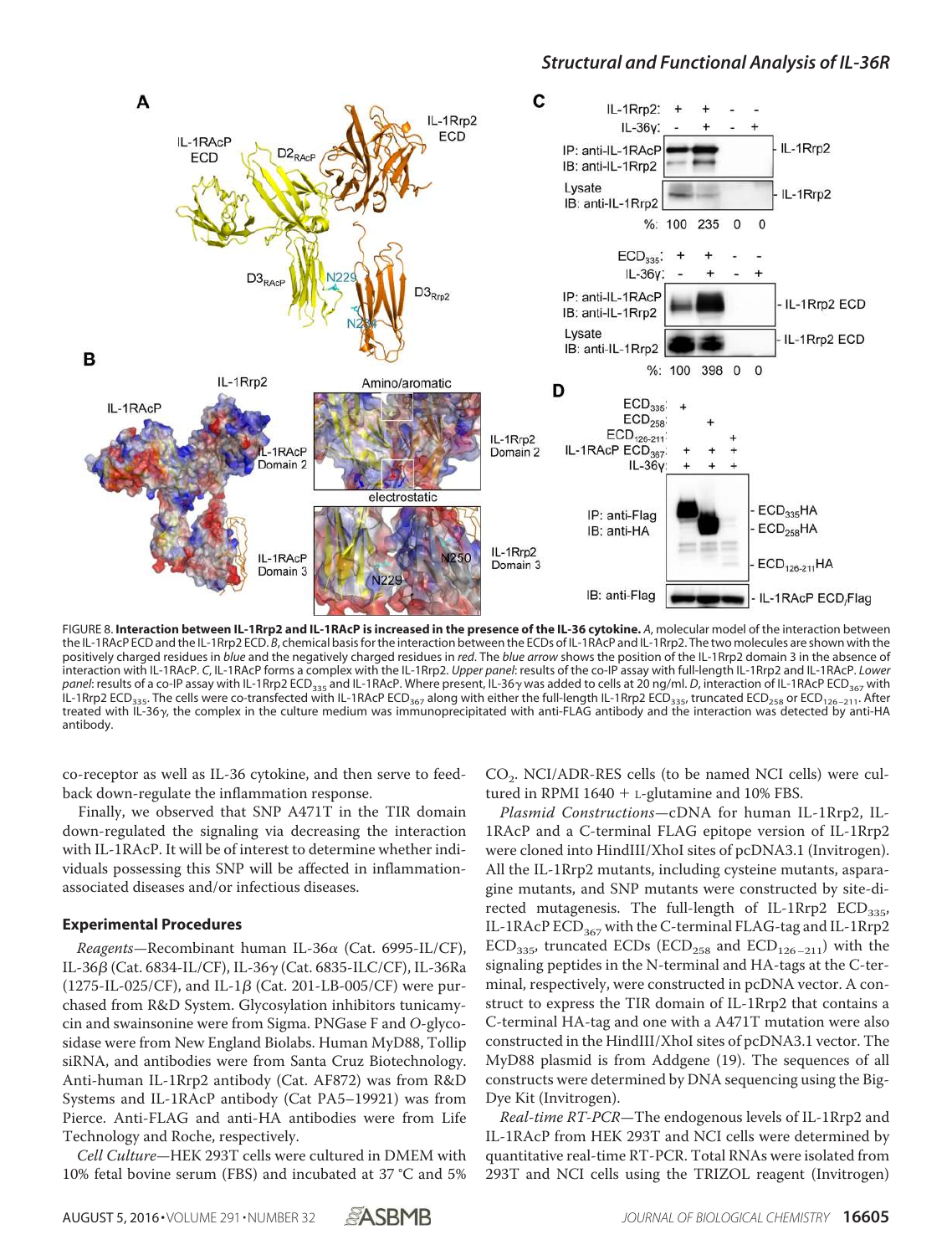*Structural and Functional Analysis of IL-36R*



FIGURE 9. **Effects of IL-1Rrp2 SNPs on signal transduction.** A, locations of three non-synonymous SNPs in the IL-1Rrp2. *B*, properties of the IL-1Rrp2 SNPs. SNP data were derived from NCBI SNP database. *C*, comparisons of the effects of SNPs on IL-36R signaling in 293T cells. Cells were transfected with plasmids encoding WT IL-1Rrp2 or the SNPs. The cells were mock-treated or stimulated with three IL-36 ligands, respectively. The data were plotted relative to WT IL-1Rrp2. *D*, analysis of SNP expression in 293T cells. *E*, molecular modeling the TIR domain of IL-1Rrp2 and its interaction with TIR domain of MyD88 and IL-1RAcP. S1 and S2 denote the two grooves in the IL-1Rrp2 TIR domain that are modeled to interact, respectively, with the IL-1RAcP TIR and the MyD88 TIR. Ala-471 is located in the S1 groove. *F*, immunoprecipitation to examine the interaction between the FLAG-tagged WT or A471T IL-1Rrp2 TIR domain with MyD88. 293T cells were co-transfected with MyD88 along with either the WT IL-1Rrp2 or A471T for 24 h and then mock-treated or stimulated by IL-36 y for 5 h. The antibody used for IP was targeted against MyD88. MyD88 levels in the lysate and immunoprecipitated complex were detected as the control. *G*, immunoprecipitation assay to examine the interaction between the FLAG-tagged WT and A471T IL-1Rrp2 TIR domain with IL-1RAcP. Immunoprecipitation used the anti-IL-1RAcP antibody. The TIR domain of IL-1Rrp2 was detected with an anti-FLAG antibody. The data represent three independent experiments with consistent results.

according to the manufacturer's protocol. Approximately 1  $\mu$ g of total RNA was reverse-transcribed into cDNA using a M-MuLV (New England Biolab) and  $4 \mu$ M of the 9-nt random primer mix. Real-time PCR was performed with  $IQ^{TM}$  SYBR Green Kit (Bio-Rad) and the IL-1Rrp2 and IL-1RAcP primers (Santa Cruz Biotechnology). The mRNA levels of IL-1Rrp2 and IL-1RAcP in 293T cells were normalized to the GAPDH level and compared with that of NCI cells using the  $2^{-\Delta\Delta\text{Ct}}$  method (26).

Cell-based Reporter Assays—293T were seeded for 24 h in CoStar White 96-well plates prior to transfection with a constant amount of the reporter plasmid NF- $\kappa$ B-firefly luciferase plasmids (15 ng), phRL-TK-Renilla luciferase (2 ng) and varied amounts of either WT IL-1Rrp2 or mutant plasmid. Transfection used Lipofectamine 2000 (Invitrogen). All transfections were amended with empty pcDNA3.1, as needed, to allow that equal amounts of plasmid were transfected. After a 24-h incubation, ligands were added into the medium at 2 ng/ml and incubated overnight. The luciferase activity was analyzed using the Dual-Glo Luciferase Reporter Assay (Promega) in the BioTek Synergy2 plate reader. The data were plotted either as

fold induction of the firefly luciferase expressed from the  $NF - \kappa B$  promoter relative to that of the cells expressing only the vector control, or percentage of decreased firefly luciferase activity relative to that of the WT IL-1Rrp2.

Western Blotting Analysis—Cells were lysed in the RIPA buffer containing 50 mm Tris-HCl, pH 7.5, 150 mm NaCl, 1% Nonidet P40, and a mixture of proteinase inhibitors (Roche). The lysate was clarified by centrifugation at  $16,000 \times g$  for 20 min. About 30  $\mu$ g of the soluble protein was separated by 4–12% SDS-PAGE and then transferred to PVDF membrane. After blocking with 5% skim milk in Tris-buffered saline (TBS), the blots were incubated with primary antibody overnight at 4 °C. After three washes with TBST (0.2% Tween-20), the membrane was probed with HRP-labeled secondary antibody, and the signal was detected with ECL prime detection reagent (GE Healthcare).  $\beta$ -actin acted as the sample loading control. The signal was quantified using software from the ChemiDoc System (Bio-Rad).

siRNA Knockdown-293T cells were seeded at T-25 flask overnight. The cells were transfected with 40 nm of either control siRNA or MyD88 or Tollip siRNA using RNAiMax (Life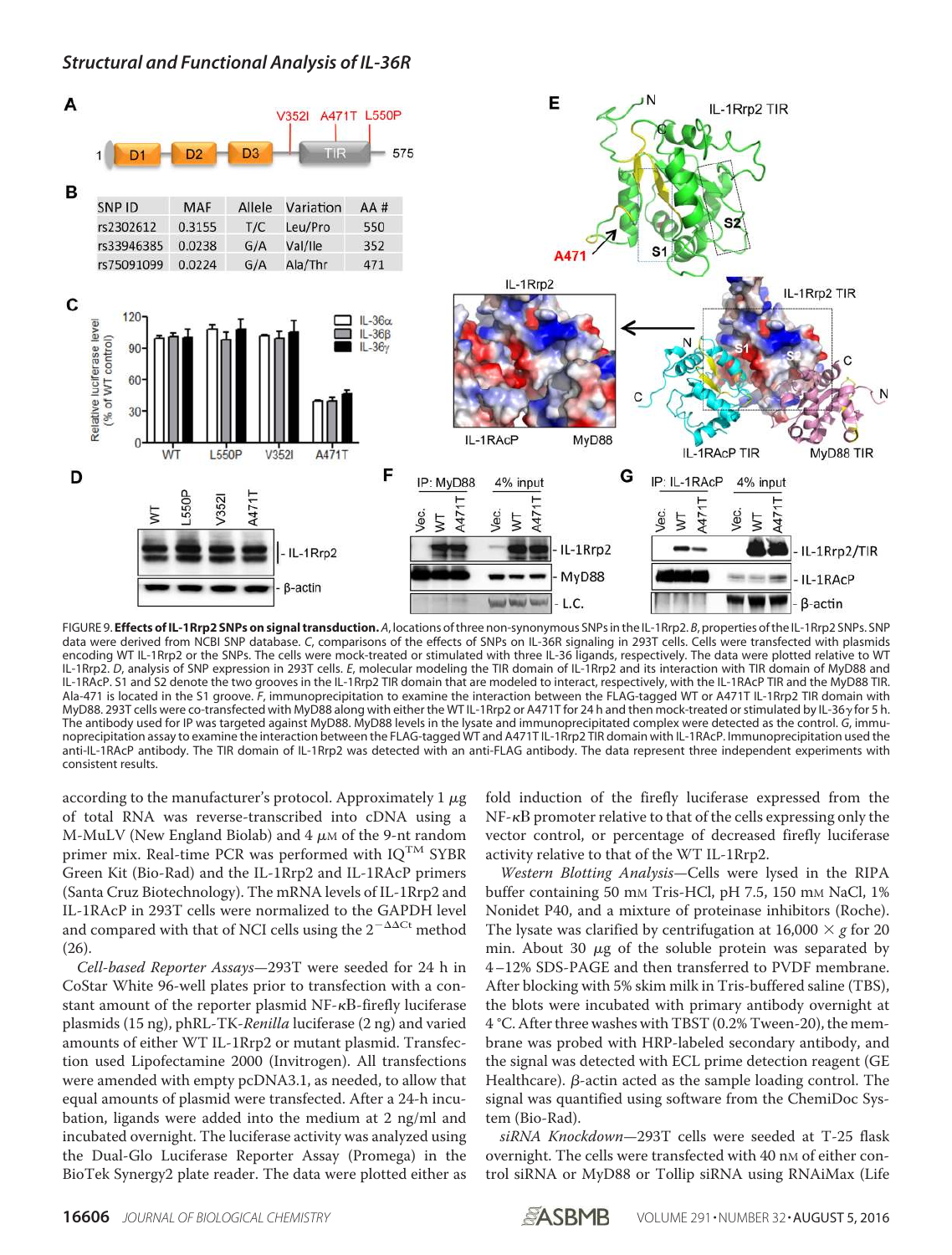Technology) according to the manufacturer's protocol. After 48 h, the cells were trypsinized and seeded on a 96-well plate. The cells were then super-transfected with IL-1Rrp2 along with reporter plasmids as described above. The levels of endogenous MyD88 and Tollip in the 293T cells were examined by Western blotting analysis. The luciferase activity was analyzed and plotted as described above.

PNGase F and O-Glycosidase Treatment in Vitro—Approximately 40  $\mu$ g of cell lysate was solubilized in the glycoprotein denaturation buffer for 10 min at 95 °C. The lysate was then treated with either PNGase F or O-glycosidase for overnight at 37 °C prior to gel electrophoresis using SDS-PAGE. The migration of treated IL-1Rrp2 was detected by Western blotting analysis.

Glycosylation Inhibitor Treatment and IL-6/IL-8 Cytokine Quantification in Cells—293T cells were first transfected with IL-1Rrp2 for 6 h and treated with increasing concentrations of tunicamycin or swainsonine for 18 h. The cells were then stimulated with 2 ng/ml of IL-36 $\gamma$  overnight, and luciferase activity was determined. For NCI cells,  $2 \times 10^4$  cells were seeded in 96-well plates for 24 h and then treated with increasing concentrations of inhibitors for 24 h. The IL-36 $\gamma$  ligand was added at a final concentration of 2 ng/ml for 16 h. The supernatant was collected and spun for 5 min at 1000 rpm. IL-6 and IL-8 levels in the supernatant were quantified by ELISA using the Human OptEIATM kit according to the protocol by the manufacturer (BD Biosciences).

Cell Proliferation Assay—NCI and HEK 293T cells were treated in parallel with glycosylation inhibitors as described above. After ligand treatment, 10  $\mu$ l of the WST-1 reagent (Clontech) was added into the 96-well plate and incubated for an additional 2 h at 37 °C. The plates were read at  $A_{450}$  and  $A_{630}$ , and data were plotted relative to mock-treated controls.

Flow Cytometry—The cell surface expression of IL-1Rrp2 in 293T cells was quantified using flow cytometry. 293T cells were seeded into T-25 flasks and transfected with 1  $\mu$ g of either WT pcDNA-IL-1Rrp2 or mutants for 24 h. The cells were detached by enzyme-free cell dissociation buffer (Gibco) and suspended in the flow cytometry fixation buffer (R&D System). After a wash with PBS, the cells were either mock-treated or permeabilized with flow cytometry permeabilization/wash buffer for 1 h. Then the cells were stained with goat anti-IL-1Rrp2 primary antibody (1:500) for 1 h, followed by donkey anti-goat IgG conjugated with AlexaFluor 488 (1:200; Life Technologies). After another wash with PBS, suspensions of 293T cells were analyzed by FACS Calibur. The data were presented as an average of two independent experiments with two replicates each. The data and figures were processed using Flowjo software (BD Biosciences).

Co-immunoprecipitation Assay—293T cells were seeded into 6-well plates at a density of  $1.5 \times 10^6$ /well. Cells were transfected with 0.5  $\mu$ g of plasmid for 24 h. For the ligand treatment, IL-36 $\gamma$  was added at final concentration of 20 ng/ml for overnight. The cells were lysed in RIPA buffer, and the supernatant was incubated with anti-IL-1RAcP or the indicated antibody and magnetic beads (Thermo Scientific). To examine the secreted ECD-ECD interaction, immunoprecipitation was performed using the medium from cells co-transfected with

FLAG- and HA-tagged IL-1Rrp2 ECD plasmids. After washing with TBST, the beads were suspended in  $1 \times$  SDS running buffer and heated for 5 min at 95 °C. The solution was separated by SDS-PAGE followed by Western blotting analysis using the appropriate antibodies.

Single Nucleotide Polymorphism (SNP) Analysis—SNP data were derived from the NCBI SNP database. Only non-synonymous SNPs of IL-1Rrp2 were analyzed.

Molecular Modeling—Homology models were generated using the Phyre2 (Protein Homology/analogy Recognition Engine V 2.0 (27). The quality of protein models was assessed by a suite of programs run under Phyre2 Investigator. Query sequences for the human proteins were: Interleukin-1 receptor-like 2 precursor (IL-1Rrp2) NP\_003845.2; Interleukin-1 receptor accessory protein (IL-1RAcP) UniProtKB/Swiss-Prot: Q9NPH3.2; Interleukin-36  $\beta$  isoform 2 NP\_775270.1; and interleukin-36  $\beta$  isoform 1 NP\_055253.2. Rigid and flexible regions were predicted by Flexpred (28). Model rendering, backbone superpositions, and electrostatic potential surface calculations were performed using PyMol (The PyMol Molecular Graphics System, Version 1.7.4 Schrodinger, LLC).

Homology models used to generate the IL-36R ECD complex were determined by a multi-stage process implemented in Phyre 2. Briefly, in stage 1, a large number of diverse true homologues are collected to produce an evolutionary profile that reflects residue preferences at each position in the primary sequence. In stage 2, the profile, together with a predicted secondary structure, is converted to a hidden Markov model (HMM). This HMM is scanned against a database of HMMs library of designated folds to generate crude backbone models that do not contain amino acid side chains. At this point, the models typically have some level of insertions and deletions (indels) that must be addressed. In stage 3, loops are modeled into indels using a library of fragments of known protein structures. Finally in stage 4, side chains are added to complete the homology model. This final step is estimated to be  $\sim$  80% accurate if the backbone is correctly determined (27).

The quality of each molecular model was evaluated by a suite of algorithms run in Phyre2 Investigator. ProQ2 (29) did not flag serious problems in the local or global quality of the homology models. Minor issues that were identified tended to occur in longer turns or loops. Any side chain clashes, the use of nonideal rotamers, and the geometry of the backbone phi/psi angles were checked by using the Molprobity Progam (30) included in the Phyre2 Investigator.

TIR Domain Docking—PyDock was used to perform rigid body docking of TIR domain models. The IL-1Rrp2 TIR domain was designated the receptor protein and the TIR domain of IL-1RAcP or MyD88 was assigned the ligand protein in the PyDock setup. In the first stage of generating docking poses between receptor and ligand proteins, ftdock (fast Fourier transform method) was run. The resulting output was used to generate a rotation and translation matrix to build possible complex conformations. The dockser module in PyDock was implemented to score and rank all positions. In the case without restraints, the electrostatic, desolvation, and van Der Waals contributions are calculated for each of the 10,000 conformations, and these contributions are summed to find the total

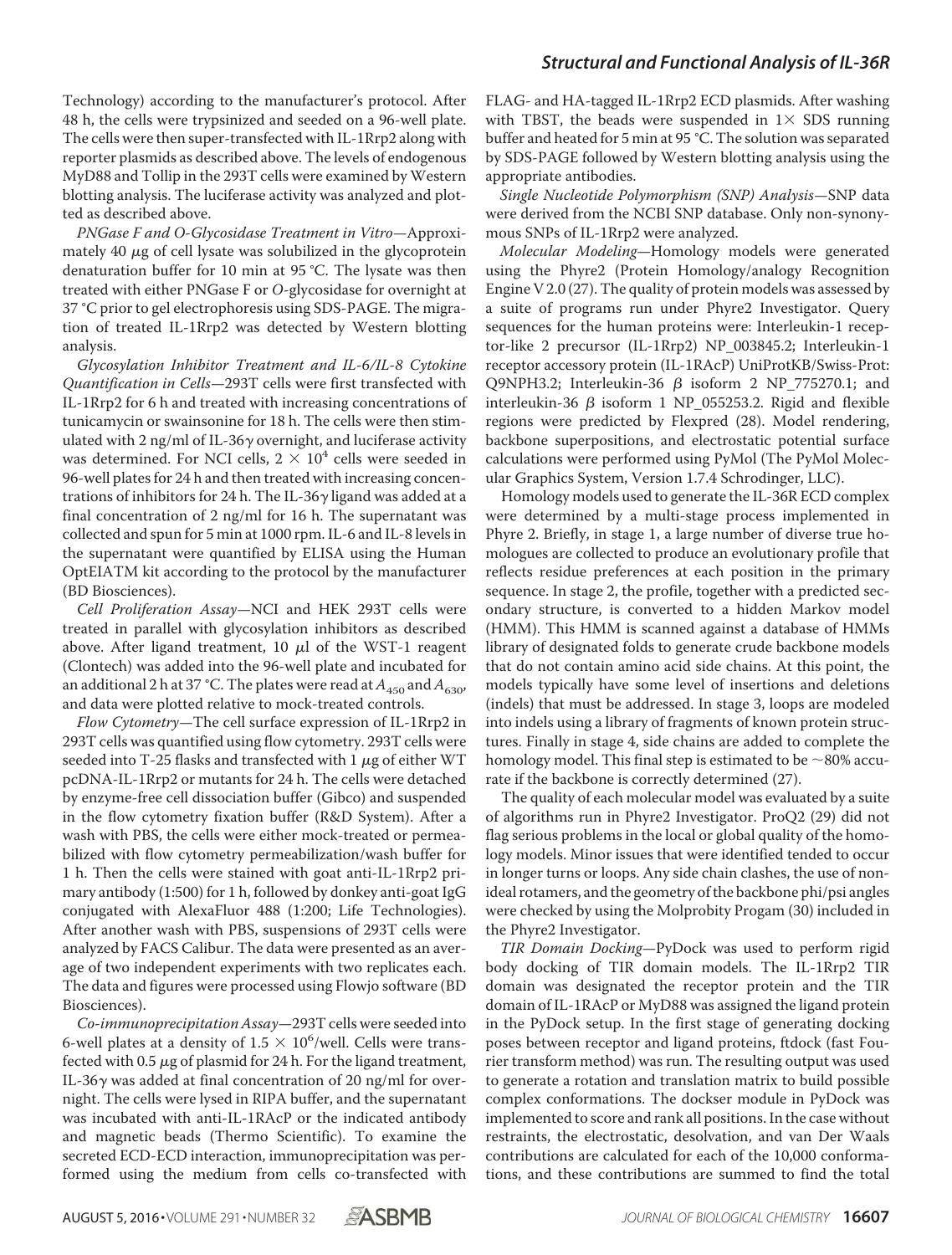binding energy. The top 100 solutions are saved for inspection. A docking issue that must be addressed is how to get the rigid body search to find poses that orient the transmembrane helices of docked TIR domains in all the same direction. With this constraint in mind, we visually inspected our models and identified candidate binding surfaces on IL-1Rrp2 that could dock the TIR domains of IL-1RAcP and MyD88. From this different sets of trial restraints were produced to test in PyDock searches. As control, PyDock runs were performed without any restraints and in all cases the orientation of transmembrane helices between docking pairs were incorrect, indicating restraints were required to yield plausible docking poses. In PyDock, a restraint was deemed satisfied when the center of coordinates of the specified side chain was within 6 Å from any non-hydrogen atom of the partner molecule. The amount of energy specified restraints can additionally contribute to the total binding energy depends on whether the distance requirement is met. To avoid biasing the search, the number of restraints used was held to a minimum. For a given docking pair, restraints that yielded the highest calculated total binding energy, and therefore ranked number 1 out of 10,000 ranked poses, were favored. The top ranking poses are shown in Fig. 9.

Author Contributions—CC. C. K. and M. L. M. conceived and coordinated the study, analyzed all results and wrote the paper. G. Y. acquired the results in Figs. 1A,  $2B-E$ , 3A, 3C,  $4A-F$ , 5A–C, 5E, 6B–D, 7A–D, 7F, 8C, 8D, and 9A–D and 9E, 9F, analyzed the results, and wrote the paper. J. Y. acquired the models in Figs. 1, B–D, 3B, 5D, 6A, 8A–B, 9E and contributed to the writing. S. S. acquired the results in Figs. 2A, 2F, 7E and helped analyzed the results. G. C. and E. R. provided important reagents and analyzed the results. R. G. contributed to the writing of the paper and analysis of the results.

Acknowledgments—We thank Laura Kao for editing the manuscript and the members of the Kao laboratory and our colleagues at Boehringer-Ingelheim, especially Jay Fine, for support and helpful discussions throughout this work.

#### **References**

- 1. Towne, J. E., and Sims, J. E. (2012) IL-36 in psoriasis. *Curr. Opin. Pharmacol.* **12,** 486–490
- 2. Gresnigt, M. S., and van de Veerdonk, F. L. (2013) Biology of IL-36 cytokines and their role in disease. *Semin. Immunol.* **25,** 458–465
- 3. Blumberg, H., Dinh, H., Trueblood, E. S., Pretorius, J., Kugler, D., Weng, N., Kanaly, S. T., Towne, J. E., Willis, C. R., Kuechle, M. K., Sims, J. E., and Peschon, J. J. (2007) Opposing activities of two novel members of the IL-1 ligand family regulate skin inflammation. *J. Exp. Med.* **204,** 2603–2614
- 4. Gabay, C., and Towne, J. E. (2015) Regulation and function of interleukin-36 cytokines in homeostasis and pathological conditions. *J. Leukoc. Biol.* **97,** 645–652
- 5. Medina-Contreras, O., Harusato, A., Nishio, H., Flannigan, K. L., Ngo, V., Leoni, G., Neumann, P. A., Geem, D., Lili, L. N., Ramadas, R. A., Chassaing, B., Gewirtz, A. T., Kohlmeier, J. E., Parkos, C. A., Towne, J. E., Nusrat, A., and Denning, T. L. (2016) Cutting Edge: IL-36 Receptor Promotes Resolution of Intestinal Damage. *J. Immunol.* **196,** 34–38
- 6. Foster, A. M., Baliwag, J., Chen, C. S., Guzman, A. M., Stoll, S. W., Gudjonsson, J. E., Ward, N. L., and Johnston, A. (2014) IL-36 promotes myeloid cell infiltration, activation, and inflammatory activity in skin. *J. Immunol.* **192,** 6053–6061
- 7. Garlanda, C., Dinarello, C. A., and Mantovani, A. (2013) The interleukin-1 family: back to the future. *Immunity* **39,** 1003–1018
- 8. Towne, J. E., Garka, K. E., Renshaw, B. R., Virca, G. D., and Sims, J. E. (2004) Interleukin (IL)-1F6, IL-1F8, and IL-1F9 signal through IL-1Rrp2 and IL-1RAcP to activate the pathway leading to NF- $\kappa$ B and MAPKs. *J. Biol. Chem.* **279,** 13677–13688
- 9. Towne, J. E., Renshaw, B. R., Douangpanya, J., Lipsky, B. P., Shen, M., Gabel, C. A., and Sims, J. E. (2011) Interleukin-36 (IL-36) ligands require processing for full agonist (IL-36 $\alpha$ , IL-36 $\beta$ , and IL-36 $\gamma$ ) or antagonist (IL-36Ra) activity. *J. Biol. Chem.* **286,** 42594–42602
- 10. Debets, R., Timans, J. C., Homey, B., Zurawski, S., Sana, T. R., Lo, S., Wagner, J., Edwards, G., Clifford, T., Menon, S., Bazan, J. F., and Kastelein, R. A. (2001) Two novel IL-1 family members, IL-1 delta and IL-1 epsilon, function as an antagonist and agonist of  $NF - \kappa B$  activation through the orphan IL-1 receptor-related protein 2. *J. Immunol.* **167,** 1440–1446
- 11. van de Veerdonk, F. L., Stoeckman, A. K., Wu, G., Boeckermann, A. N., Azam, T., Netea, M. G., Joosten, L. A., van der Meer, J. W., Hao, R., Kalabokis, V., and Dinarello, C. A. (2012) IL-38 binds to the IL-36 receptor and has biological effects on immune cells similar to IL-36 receptor antagonist. *Proc. Natl. Acad. Sci. U.S.A.* **109,** 3001–3005
- 12. Thomas, C., Bazan, J. F., and Garcia, K. C. (2012) Structure of the activating IL-1 receptor signaling complex. *Nat. Struct. Mol. Biol.* **19,** 455–457
- 13. Wang, D., Zhang, S., Li, L., Liu, X., Mei, K., and Wang, X. (2010) Structural insights into the assembly and activation of IL-1 $\beta$  with its receptors. *Nat. Immunol.* **11,** 905–911
- 14. Tsutsumi, N., Kimura, T., Arita, K., Ariyoshi, M., Ohnishi, H., Yamamoto, T., Zuo, X., Maenaka, K., Park, E. Y., Kondo, N., Shirakawa, M., Tochio, H., and Kato, Z. (2014) The structural basis for receptor recognition of human interleukin-18. *Nat. Commun.* **5,** 5340
- 15. Liu, X., Hammel, M., He, Y., Tainer, J. A., Jeng, U. S., Zhang, L., Wang, S., and Wang, X. (2013) Structural insights into the interaction of IL-33 with its receptors. *Proc. Natl. Acad. Sci. U.S.A.* **110,** 14918–14923
- 16. Günther, S., and Sundberg, E. J. (2014) Molecular determinants of agonist and antagonist signaling through the IL-36 receptor. *J. Immunol.* **193,** 921–930
- 17. Deribe, Y. L., Pawson, T., and Dikic, I. (2010) Post-translational modifications in signal integration. *Nat. Struct. Mol. Biol.* **17,** 666–672
- 18. Saha, S. S., Singh, D., Raymond, E. L., Ganesan, R., Caviness, G., Grimaldi, C., Woska, J. R., Jr., Mennerich, D., Brown, S. E., Mbow, M. L., and Kao, C. C. (2015) Signal transduction and intracellular trafficking by the interleukin 36 receptor. *J. Biol. Chem.* **290,** 23997–24006
- 19. Hornung, V., Rothenfusser, S., Britsch, S., Krug, A., Jahrsdörfer, B., Giese, T., Endres, S., and Hartmann, G. (2002) Quantitative expression of tolllike receptor 1–10 mRNA in cellular subsets of human peripheral blood mononuclear cells and sensitivity to CpG oligodeoxynucleotides. *J. Immunol.* **168,** 4531–4537
- 20. Moremen, K. W., Tiemeyer, M., and Nairn, A. V. (2012) Vertebrate protein glycosylation: diversity, synthesis and function. *Nat. Rev. Mol. Cell Biol.* **13,** 448–462
- 21. Moffatt, M. F., Gut, I. G., Demenais, F., Strachan, D. P., Bouzigon, E., Heath, S., von Mutius, E., Farrall, M., Lathrop, M., Cookson, W. O., and Gabriel Consortium (2010) A large-scale, consortium-based genomewide association study of asthma. *New Eng. J. Med.* **363,** 1211–1221
- 22. Latiano, A., Palmieri, O., Pastorelli, L., Vecchi, M., Pizarro, T. T., Bossa, F., Merla, G., Augello, B., Latiano, T., Corritore, G., Settesoldi, A., Valvano, M. R., D'Incà, R., Stronati, L., Annese, V., and Andriulli, A. (2013) Associations between genetic polymorphisms in IL-33, IL1R1 and risk for inflammatory bowel disease. *PloS one* **8,** e62144
- 23. Wesche, H., Henzel, W. J., Shillinglaw, W., Li, S., and Cao, Z. (1997) MyD88: an adapter that recruits IRAK to the IL-1 receptor complex. *Immunity* **7,** 837–847
- 24. Dunne, A., and O'Neill, L. A. (2003) The interleukin-1 receptor/Toll-like receptor superfamily: signal transduction during inflammation and host defense. *Science's STKE: Sig. Trans.* re3
- 25. Jiang, Z., Georgel, P., Li, C., Choe, J., Crozat, K., Rutschmann, S., Du, X., Bigby, T., Mudd, S., Sovath, S., Wilson, I. A., Olson, A., and Beutler, B. (2006) Details of Toll-like receptor:adapter interaction revealed by germline mutagenesis. *Proc. Natl. Acad. Sci. U.S.A.* **103,** 10961–10966
- 26. Livak, K. J., and Schmittgen, T. D. (2001) Analysis of relative gene expression data using real-time quantitative PCR and the  $2(-\Delta\Delta C(T))$  method. *Methods* **25,** 402–408